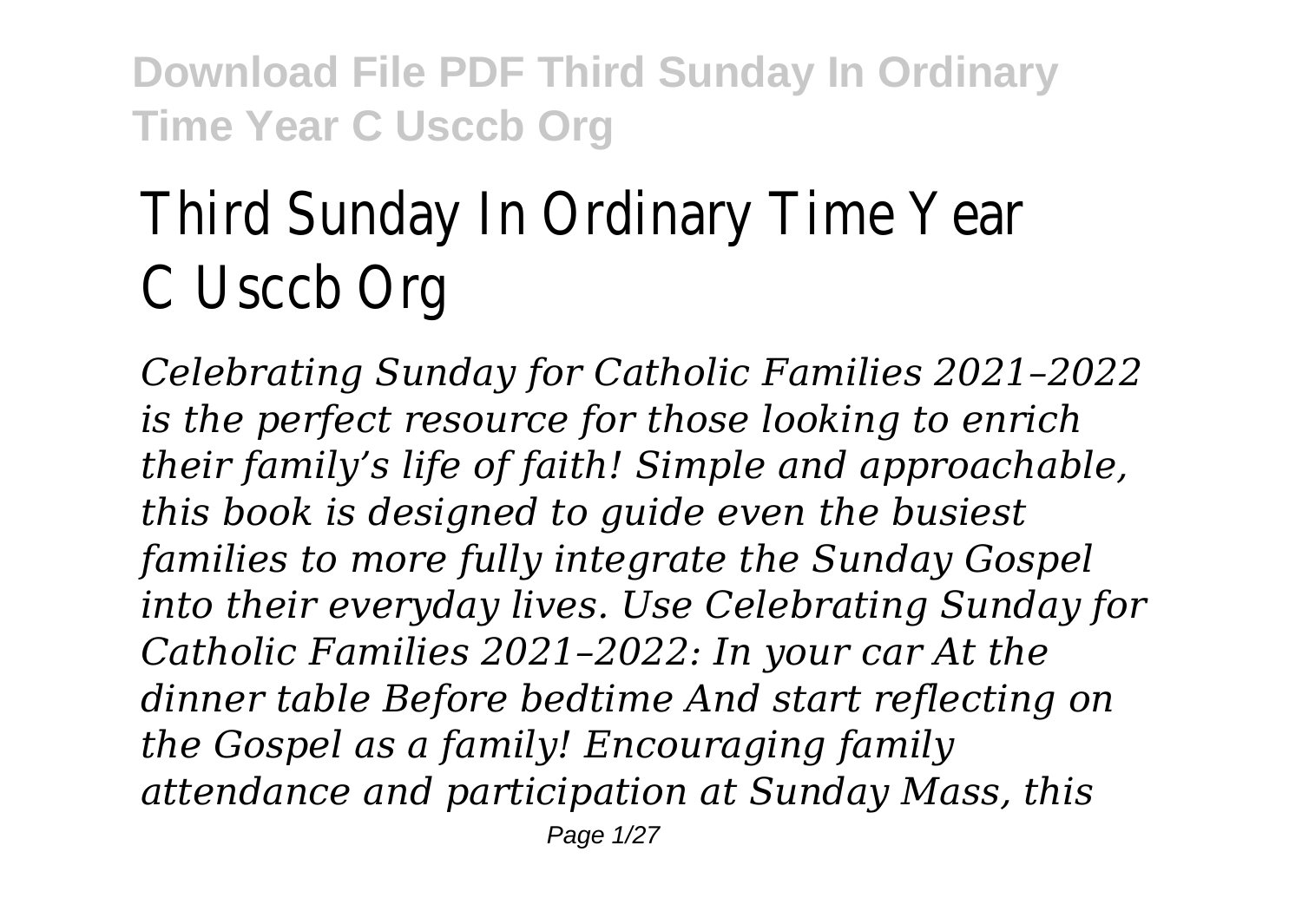*invaluable resource provides parents with a guide for reflecting on the Gospel as a family. Prompts for conversation on the way to and from Mass inspire children to focus and engage with different aspects of the liturgy, while simple family activities reinforce the connection between the Gospel stories and daily family life. A wonderful tool for every family you know, this book is the perfect gift for every occasion! Short (700 word) homilies for each Sunday for all three cycles, in one volume.*

*This revised, expanded edition of the Common Worship President's Edition contains everything to celebrate Holy Communion Order One throughout the church year. It combines relevant material from* Page 2/27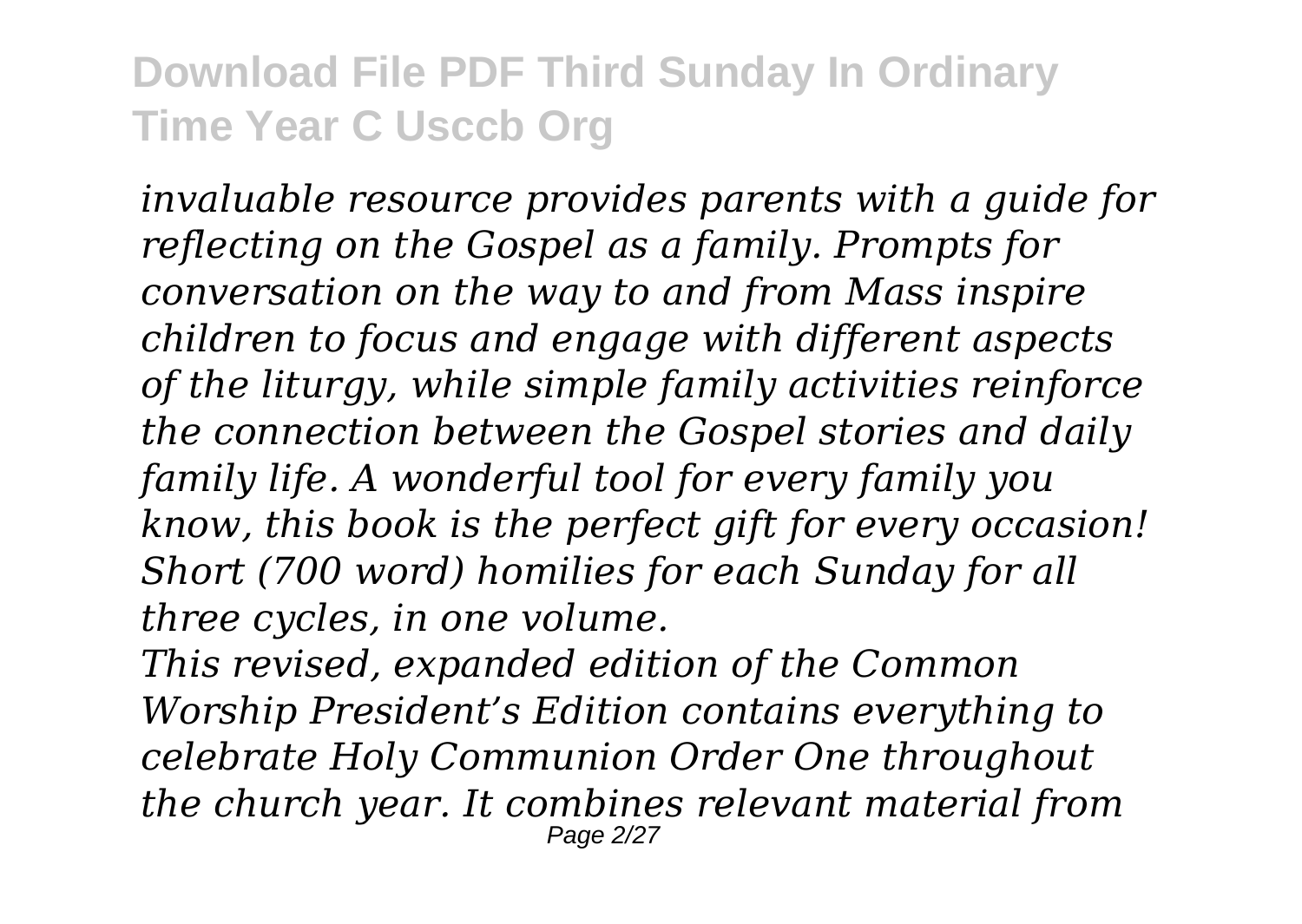*the original President's Edition with Eucharistic material from Times and Seasons, Festivals and Pastoral Services, and the Additional Collects. Living Liturgy Living Scripture Reflect. for Sunday Mass, Cycle a Preaching to the Converted Canadian Edition The Collegeville Prayer of the Faithful Annual 2008* In this series of prayers, Father Michael Kwatera draws on the readings, the significance of feasts, and other celebrations. The "Collegeville Prayer of the Faithful Annual" includes a CD-ROM of intercessions that can be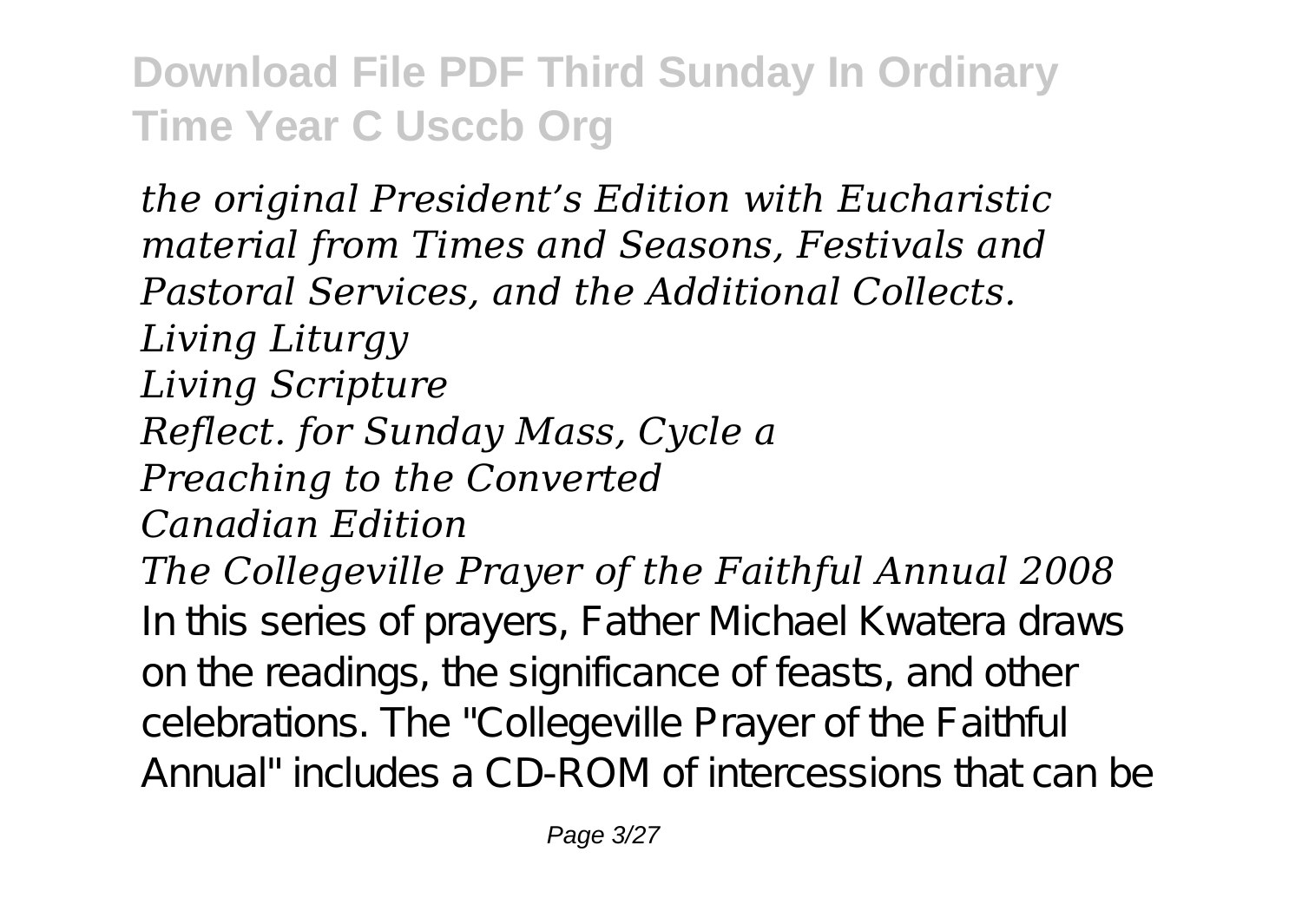easily adapted for parish use. Each prayer is provided in a Word file that allows users to easily personalize the intercessions for their own parish.

Workbook for Lectors, Gospel Readers, and Proclaimers of the Word provides the ongoing instruction and advice that readers need. It assists them in preparing their assigned reading on specific occasions, and when they read the resource every week as a way of reflecting on and learning about the Scriptures, it strengthens their proclamation skills and deepens their spiritual lives. This resource contains the readings in large print for practice (with suggestions for emphasis in bold) commentaries that give background and explain the meaning of the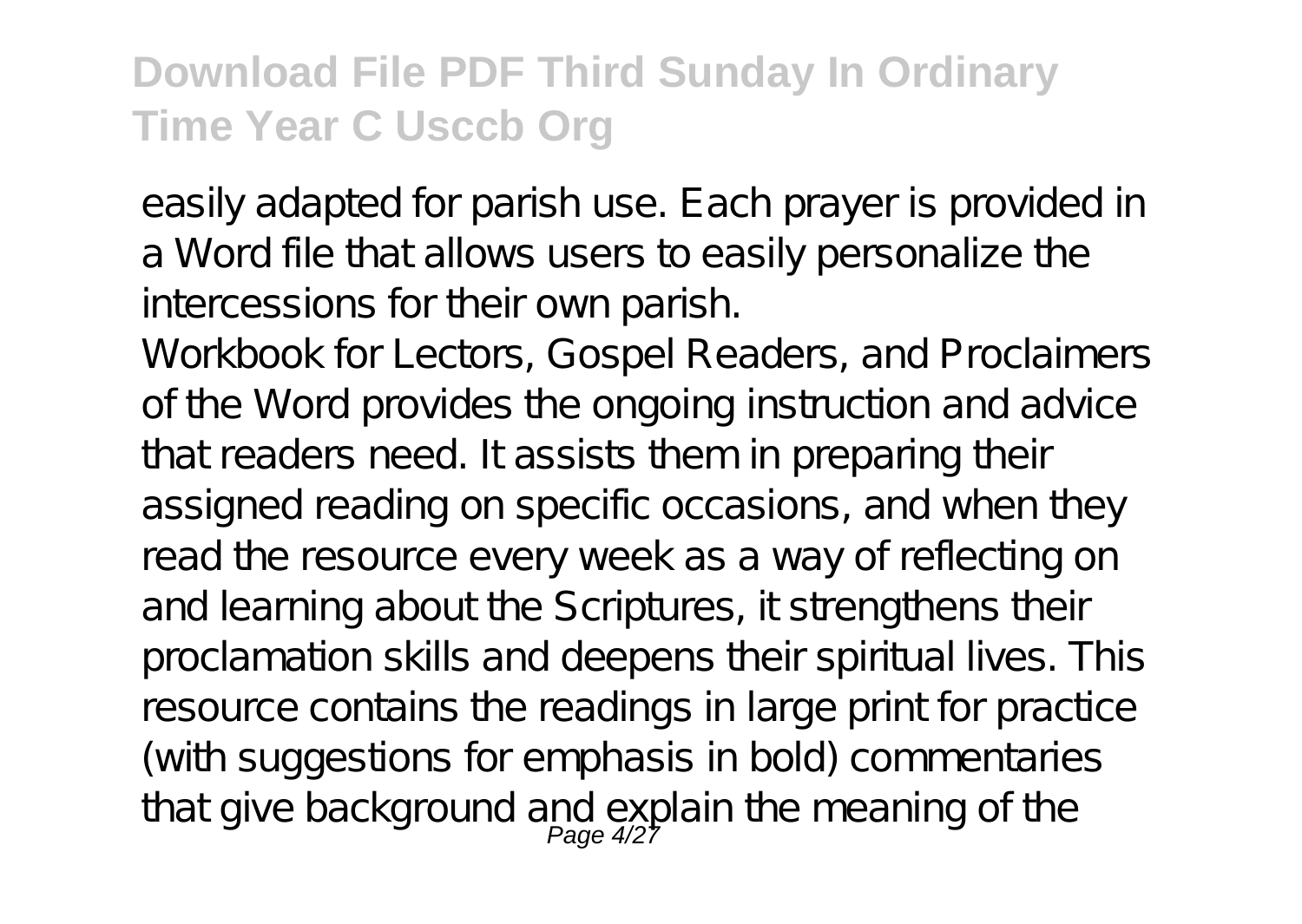reading, margin notes with pronunciation helps and tips for proclamation, and the Responsorial Psalms for meditation and context. Workbook's introduction offers an orientation to this ministry of the Word and an overview of proclamation skills.

This engaging work from Cardinal Walter Kasper guides readers with spiritual reflections through the liturgical year. Kasper shares rich insights on Advent, Christmas, Lent, Easter, and ordinary time meant to sustain and enrich each day.

A Spiritual Companion to the Liturgical Year

Book of Blessings

Living the Lectionary: Year C Page 5/27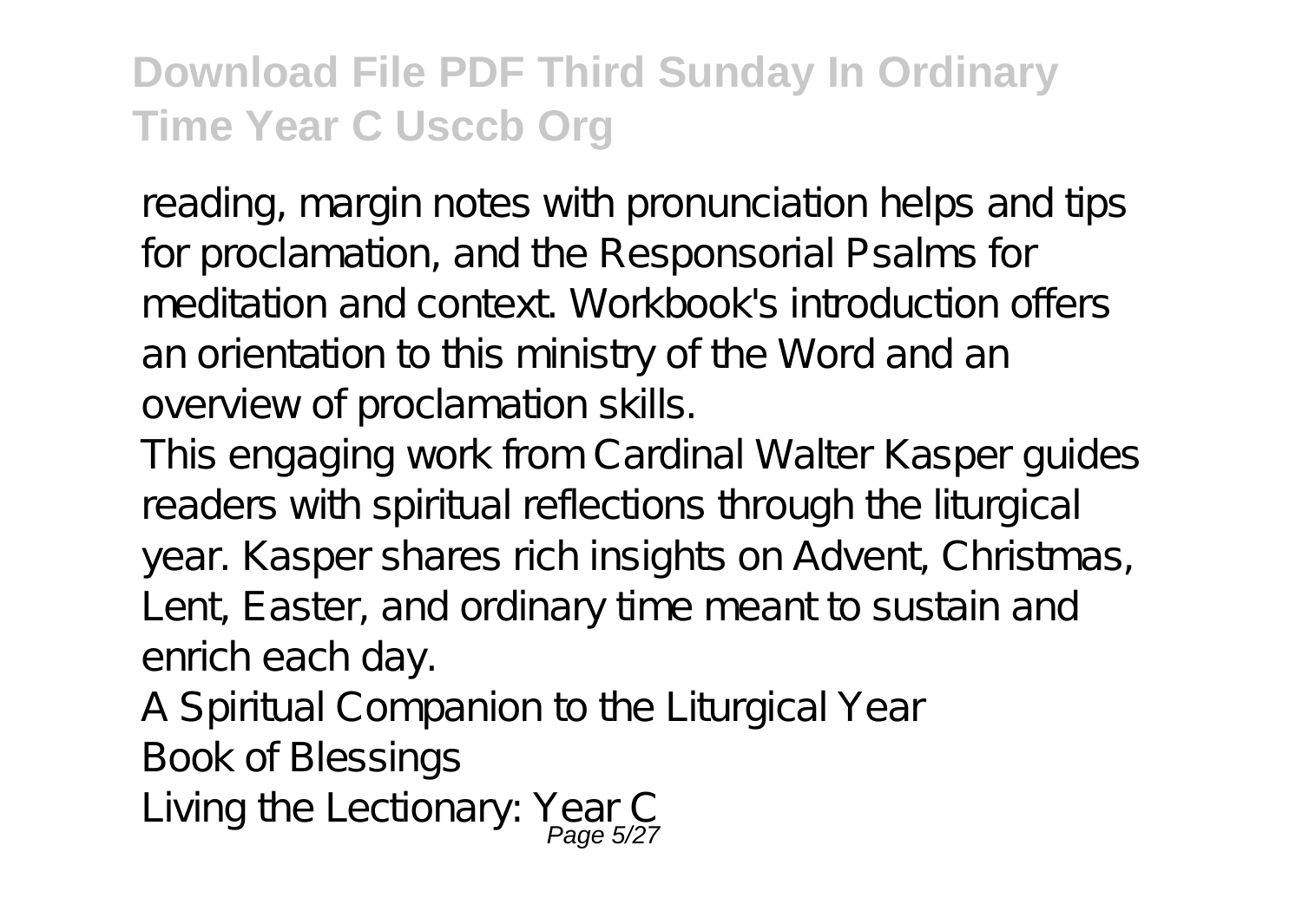Hearing the Word of God

Links to Life and Literature

A Quadrennial Supplement to the Revised Common Lectionary

This popular resource contains the text of the Gospel reading, along with a short reflection for every Sunday and Holyday of Obligation for Year C. Designed to fit into any purse, briefcase, or backpack, this booklet will offer spiritual nourishment wherever you go! Children's Scripture Puzzles is a book of games designed to provide a lectionary based supplement to classroom and family based religious education. The games, each reflecting on one, or all, of the readings of a particular Sunday, are meant as simple converstion starters.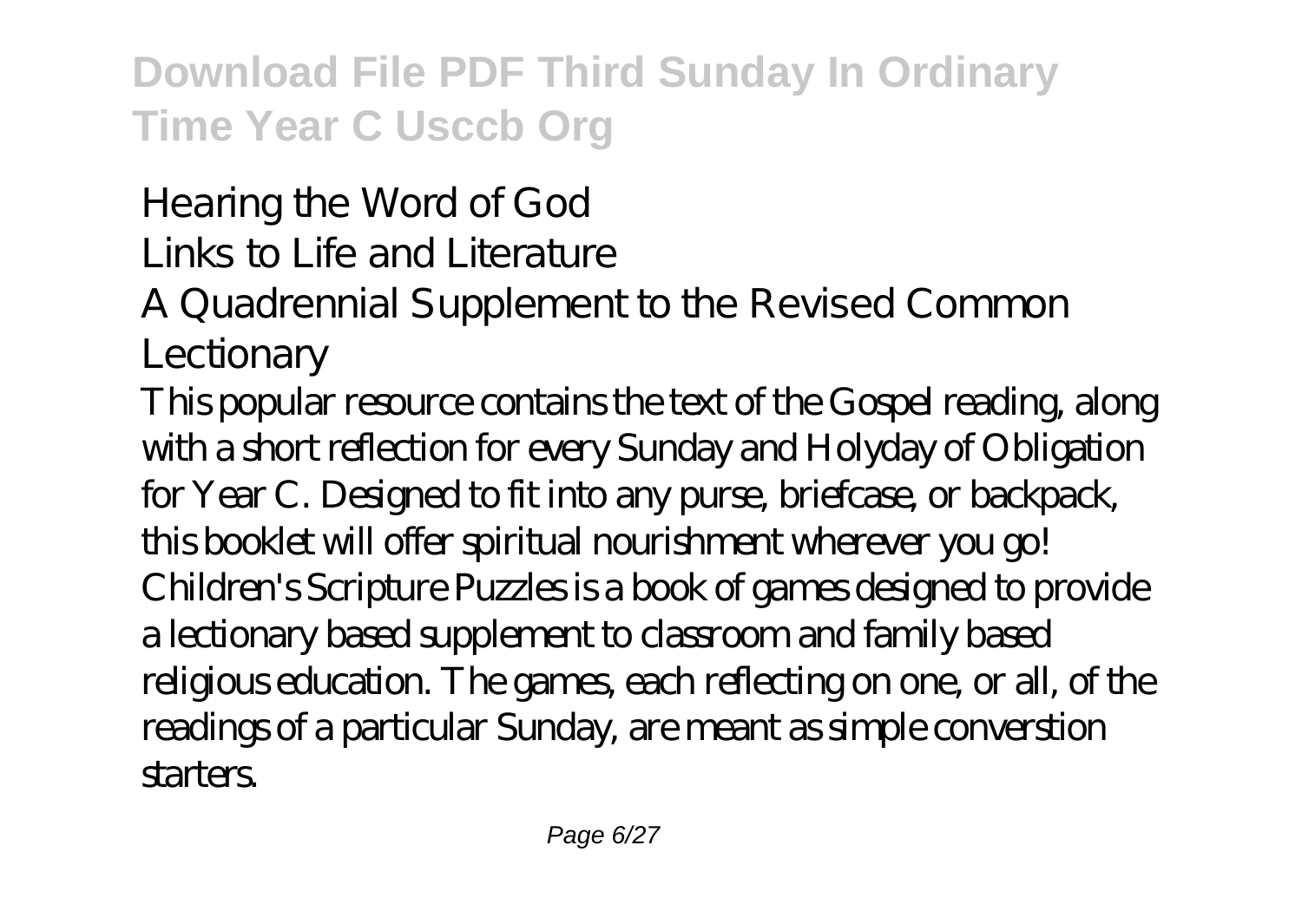The simple yet engaging format of Living LiturgyTM Sunday Missal offers the quality worship experience your parish expects. By combining essential liturgical content with the finest presentation on the market today, this affordable annual missal provides a fulfilling Sunday Mass guide for the people of todays faith communities. Sunday Prayer for Catholics 2016 Common Worship Collects and Post Communions in Contemporary Language Sundays, Solemnities, Feasts of the Lord and the Saints The Word on the Street, Year B

Living the Lectionary

Tasting the Word of God: Commentaries on the Sunday

**lectionaries** 

Living Scripture captures the essence of each week's Scripture Page 7/27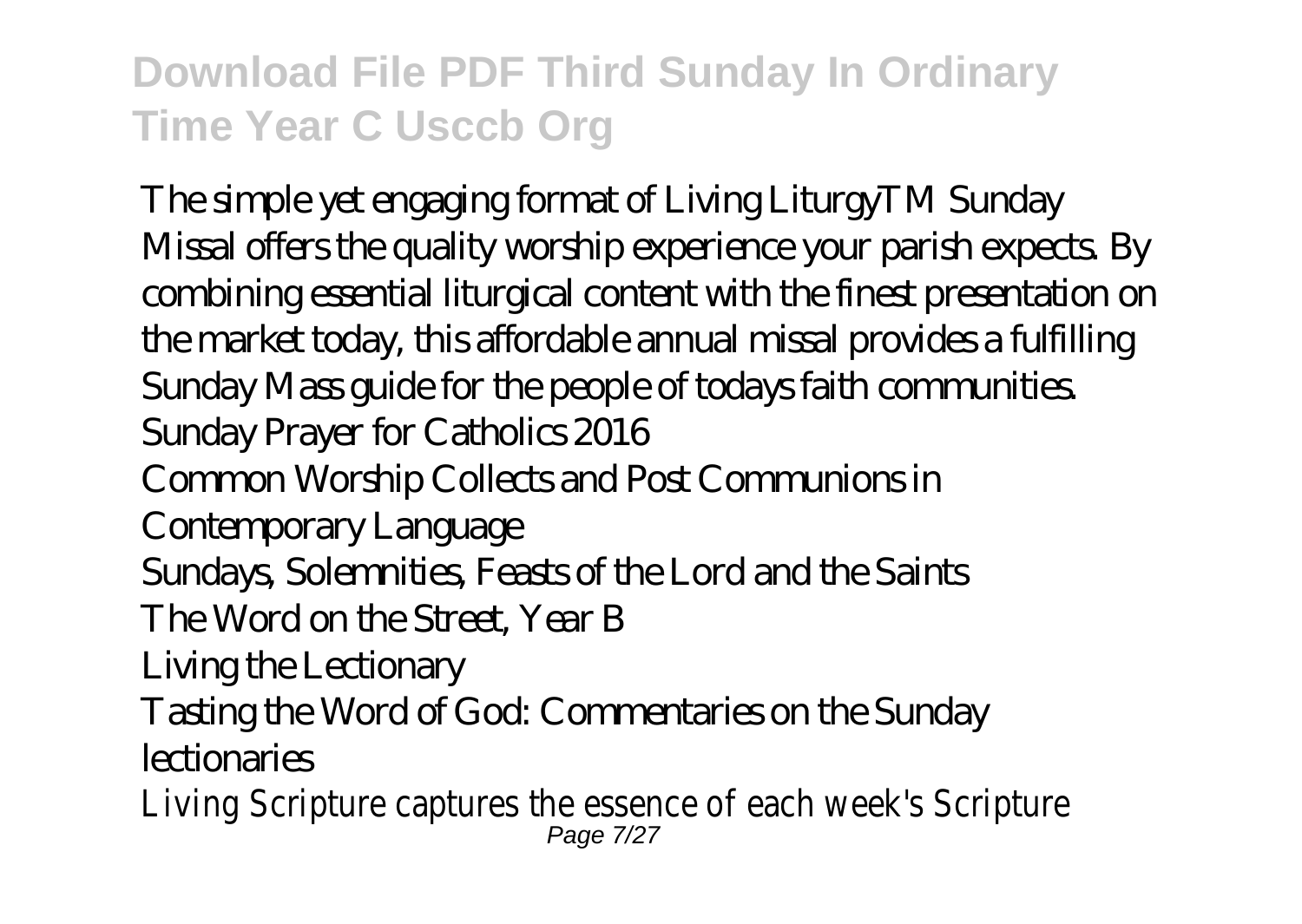readings in an easy-to-read, easy-to-use format. In a single easily reproducible page, Mitch Finley summarizes the essential message of the week's Scriptures, offers a series of small-group questions for reflection, proposes discussion materila for the family table, and offers ideas for carrying out the message in our day-to-day spirituality.

Accessible background and insights on each scripture text in the three-year Sunday lectionary cycle. An invaluable resource for preachers, lectors, liturgical musicians, catechists and more. Although one often hears of the need to preach "the whole counsel of God," few resources have seriously and specifically attempted to assist the preacher and planner of worship to do just that--until now. Year D makes the case for the need and promise of supplementing the Revised Common Lectionary with a fourth year Page 8/27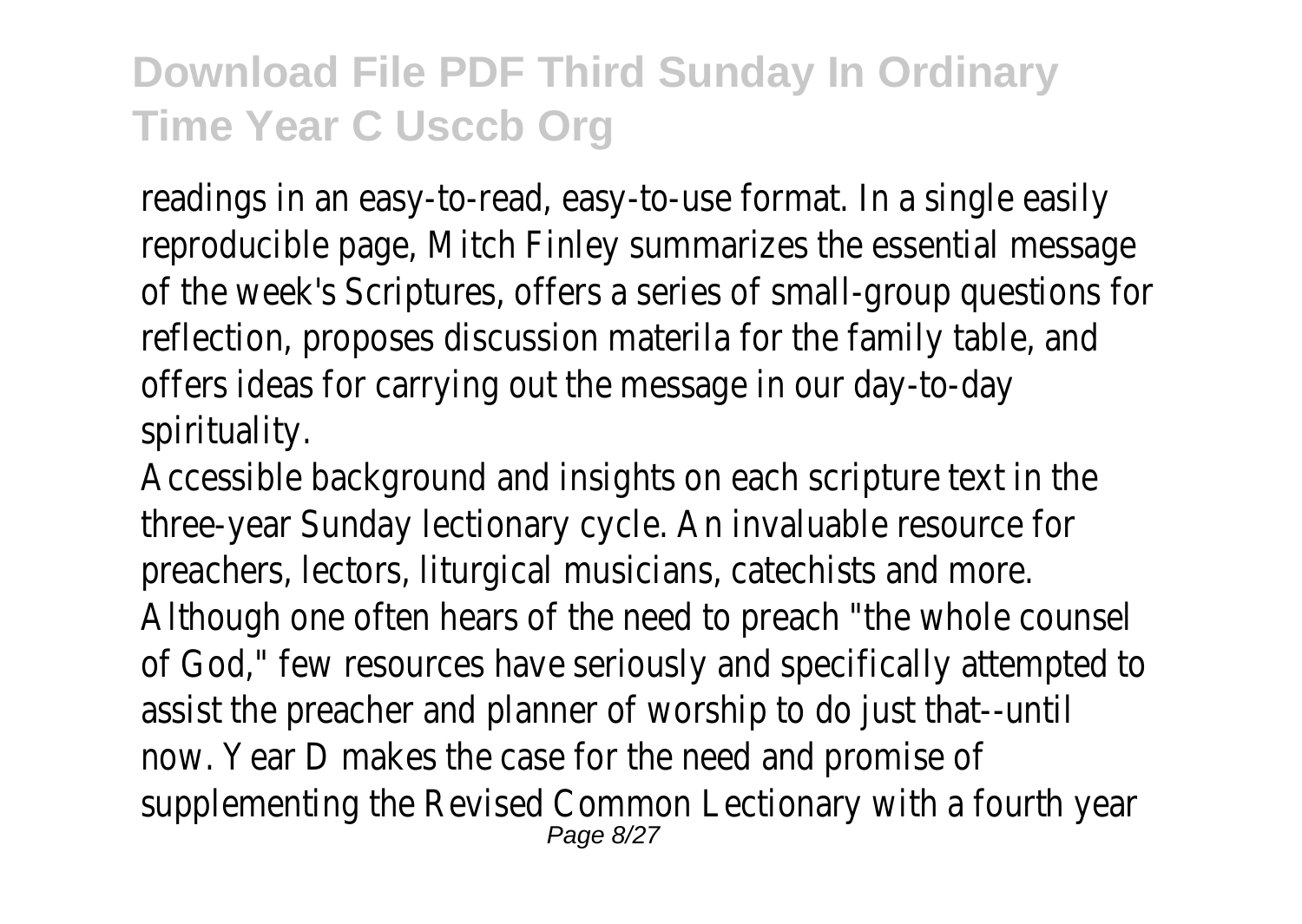of lections and arranges many previously excluded biblical texts in an orderly, one-year preaching plan. It fills a need widely voiced by preachers that the lectionary effectively limits and censors the functional canon of Scripture. Destined to serve as a staple source of significant revitalization in mainline preaching and worship, Year D banks on the agency of Word and Spirit to renew the church as few practical proposals have done in the last twenty years, lending new focus and impetus for exploring the Bible's forgotten riches. A timely and urgently needed "return to the sources," Year D represents a fresh appropriation of neglected and marginalized texts for preaching, worship, education, and devotion, and thus constitutes a substantive, scriptural attempt to address what Walter Brueggemann has called "the current preaching emergency." Year D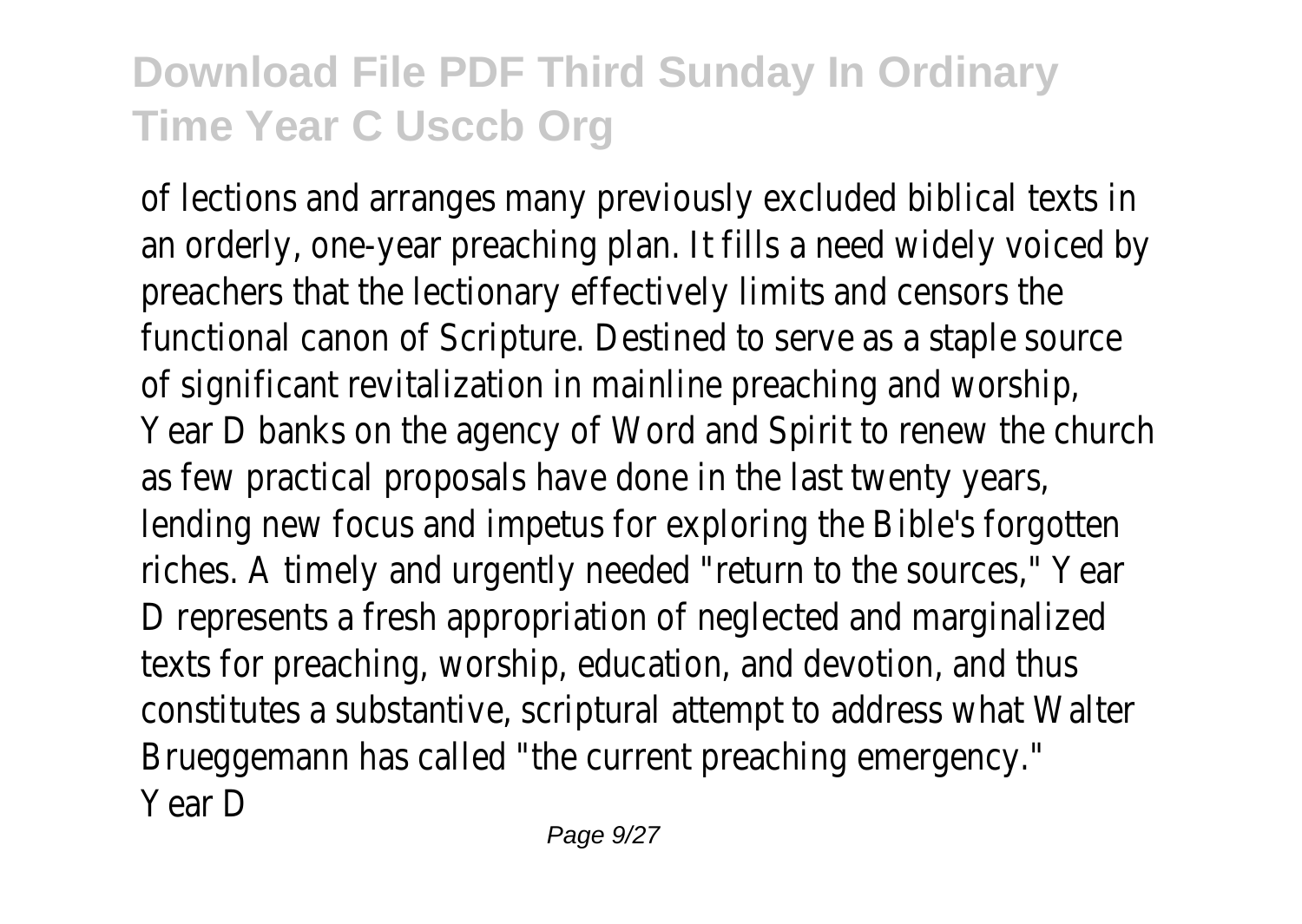Workbook for Lectors, Gospel Readers, and Proclaimers of the Word® 2019 Canadian Edition Clip Art for Year C Cycle a Lectionary for Mass Links to Life and Literature: Year A *Living as a Christian teen in today's world is a challenge, but there is help. Fr. Corey Brost's Gospel Connections for Teens connects weekly Gospel messages with teen ups and downs. In just twenty minutes a week, young people can read and reflect on the Gospel reading for the coming Sunday and an insightful reflection by Father Corey. His writings on Jesus's words and actions will prepare young people* Page 10/27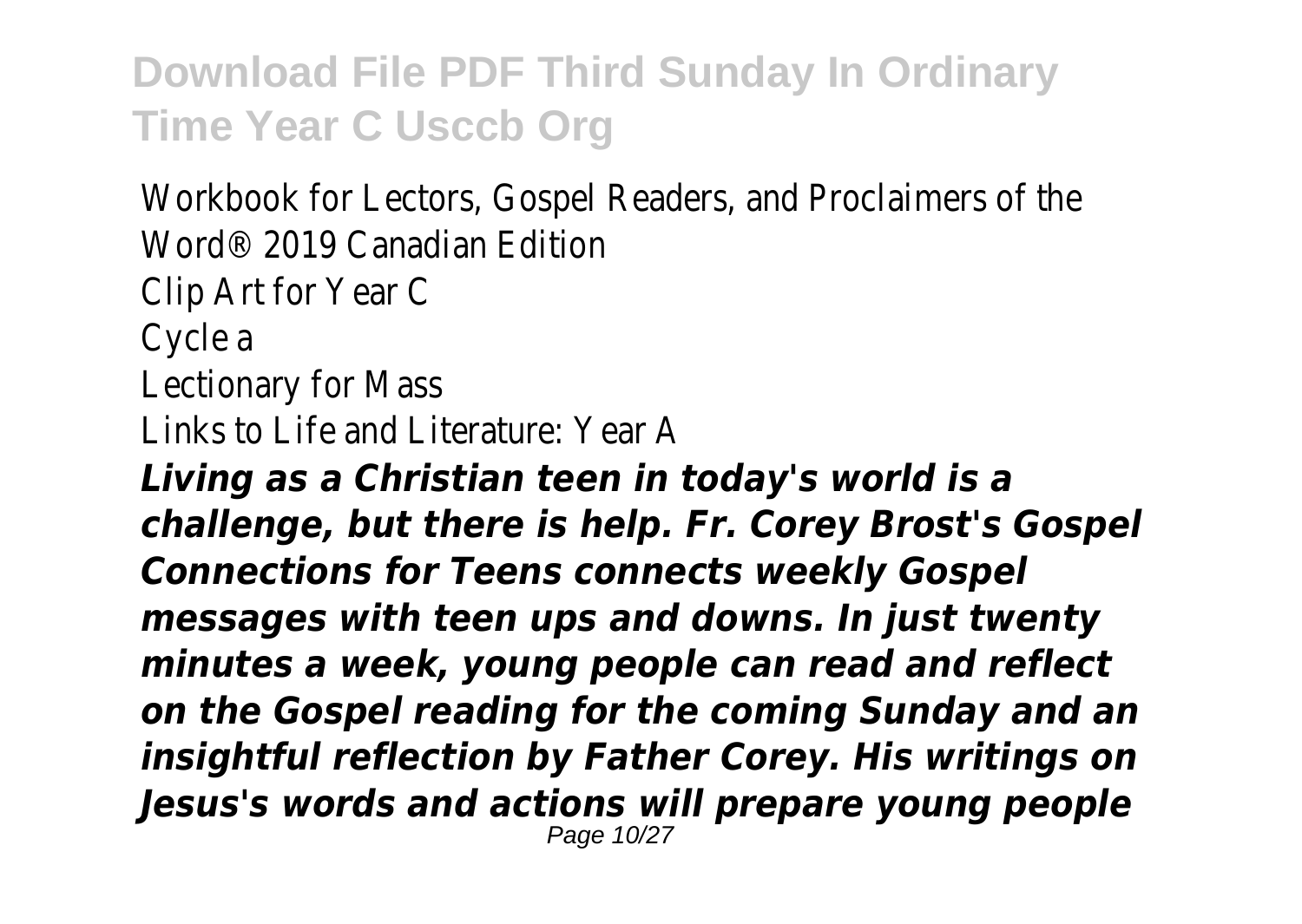#### *for the Sunday liturgy and encourage them to live their faith to the fullest!*

*This convenient and comprehensive paperback volume contains - the readings for Sundays of Year A, Year B and Year C, as well as those for solemnities and feasts of the Lord and the saints during Ordinary Time, in the translation approved for use in the United States - the complete Introduction to the Lectionary for Mass - an index of all the readings and responsorial psalms in the order of the books in the Bible, and where each may be found in the lectionary - a table of the dates of principal feasts from the year 2000 to the year 2025 - a table of the dates of every Sunday in the liturgical year from 2000 to 2013* Page 11/27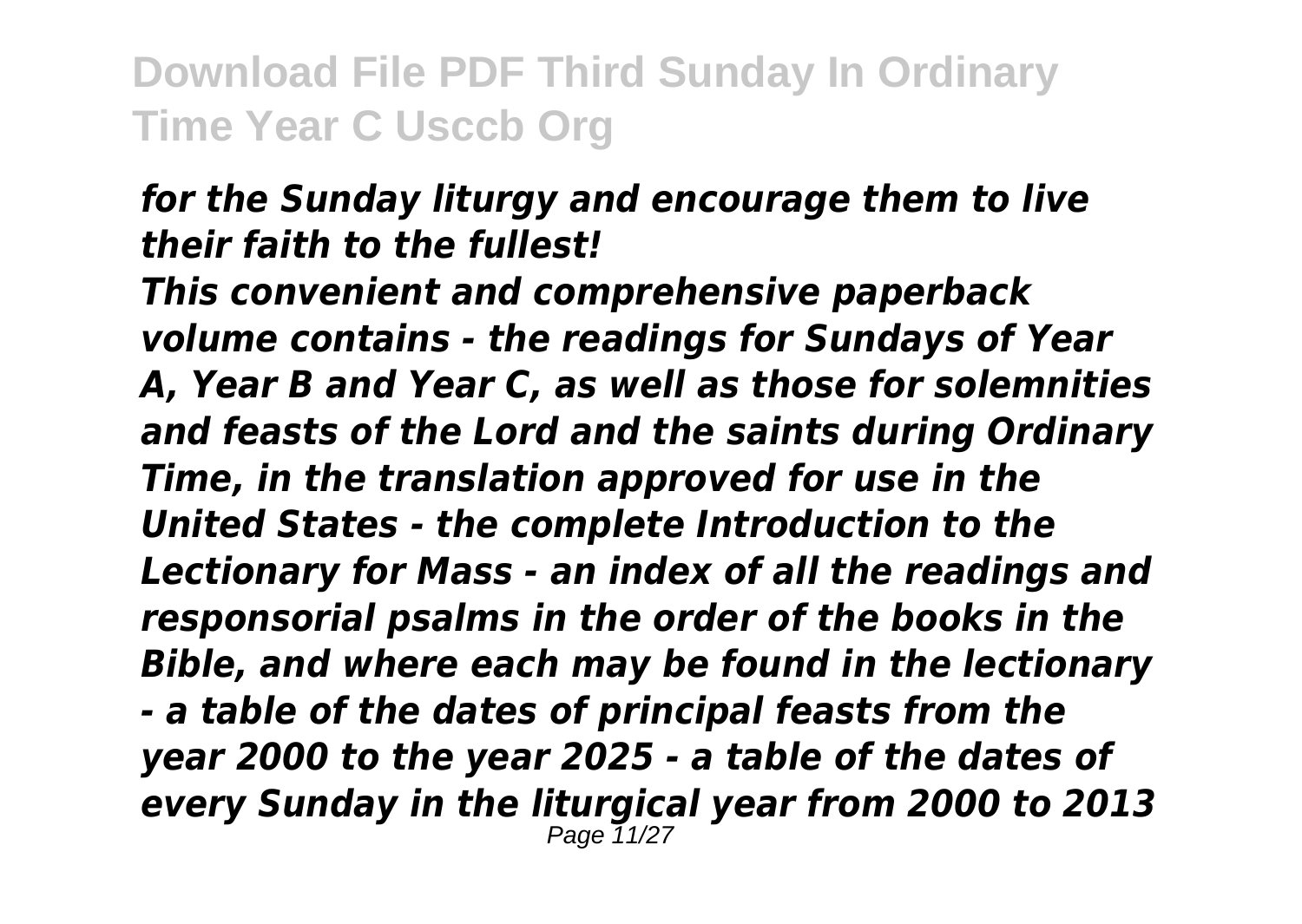*- a list of the second readings and gospels for Sundays showing the continuity of their proclamation Brief historical and liturgical information on the first reading and responsorial psalm for Sundays, with information about the culture of the Eastern Mediterranean world of the period which may help to suggest pastoral applications to modern life. Reflections on the Sunday Readings Year C The Cultural World of the Prophets Workbook for Lectors, Gospel Readers, and Proclaimers of the Word® 2022 Children's Scripture Puzzles Supplemental Lectionary-Based Resource Prayers of the Faithful*

Page 12/27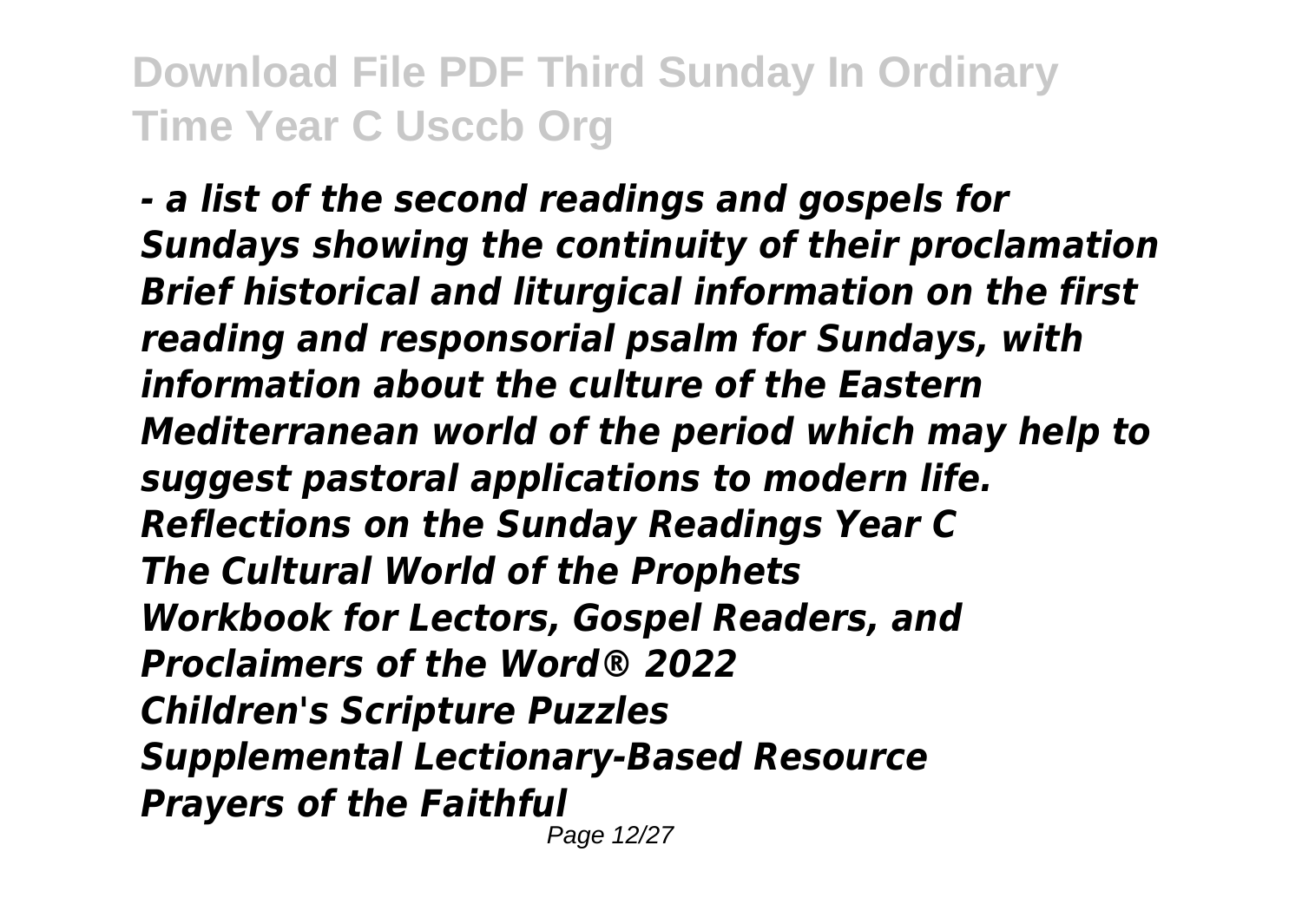*Book of BlessingsCatholic Book Publishing CompanyClip Art for Year ALiturgyTrainingPublications*

*Commentaries on the Sunday Lectionary readings for Years A, B and C of the Church's liturgy, worship, prayer and preaching.*

*This book helps teens discover the meaning of the Sunday readings, encourages them to reflect on and articulate these truths, and challenges them to put the readings into practice in their everyday lives.*

*Celebrating the Lectionary for Junior High* Page 13/27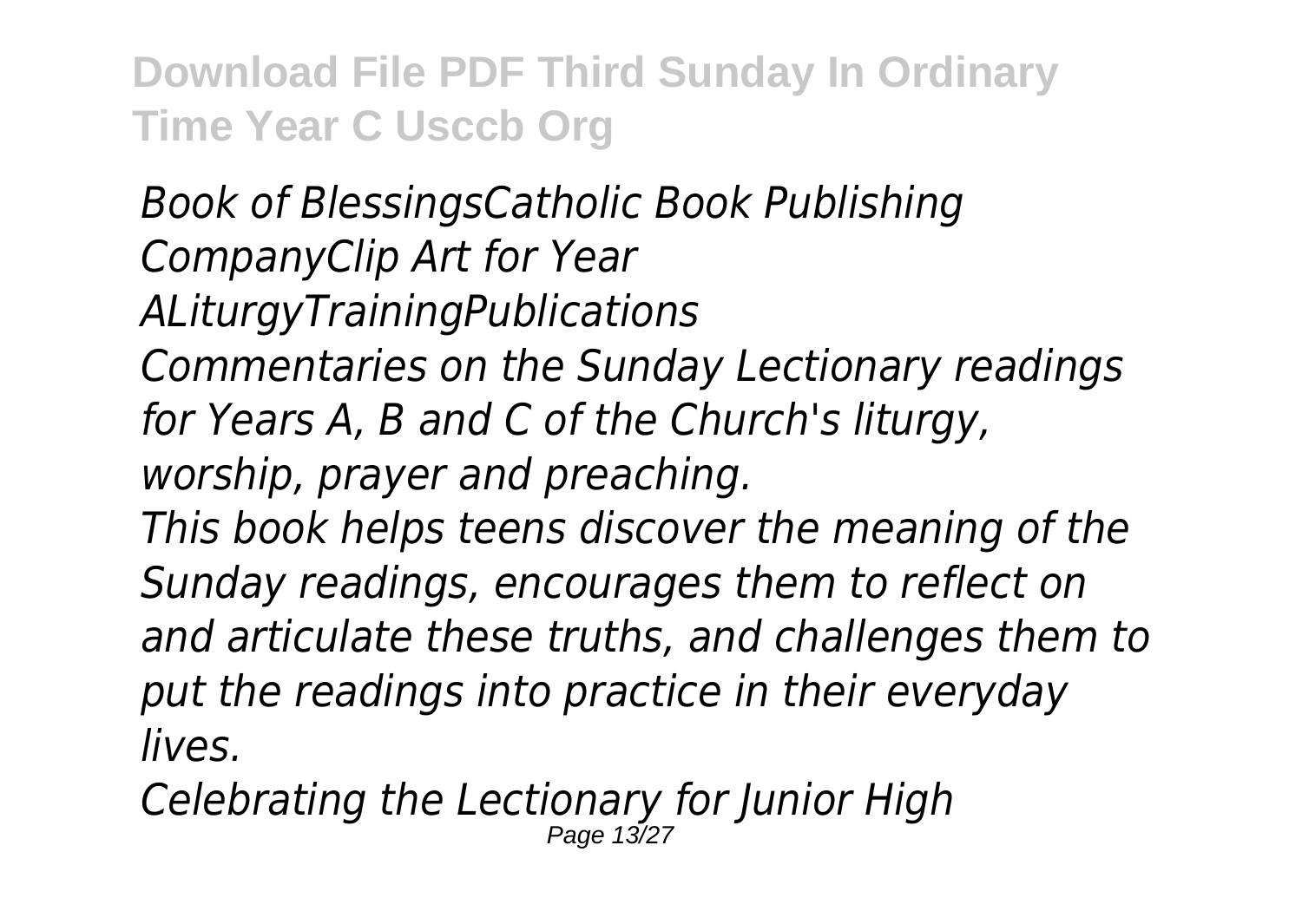*2011-2012 Cycles A, B, C Celebrating Sunday for Catholic Families 2021-2022 Common Worship: Times and Seasons President's Edition Celebrating Sunday for Catholic Families 2020-2021 A Teenager's Guide to the Readings - Cycle a*

Living Liturgy™ 2021 provides practical, sound, and inspiring content from expert authors to enrich your parish liturgy and Page 14/27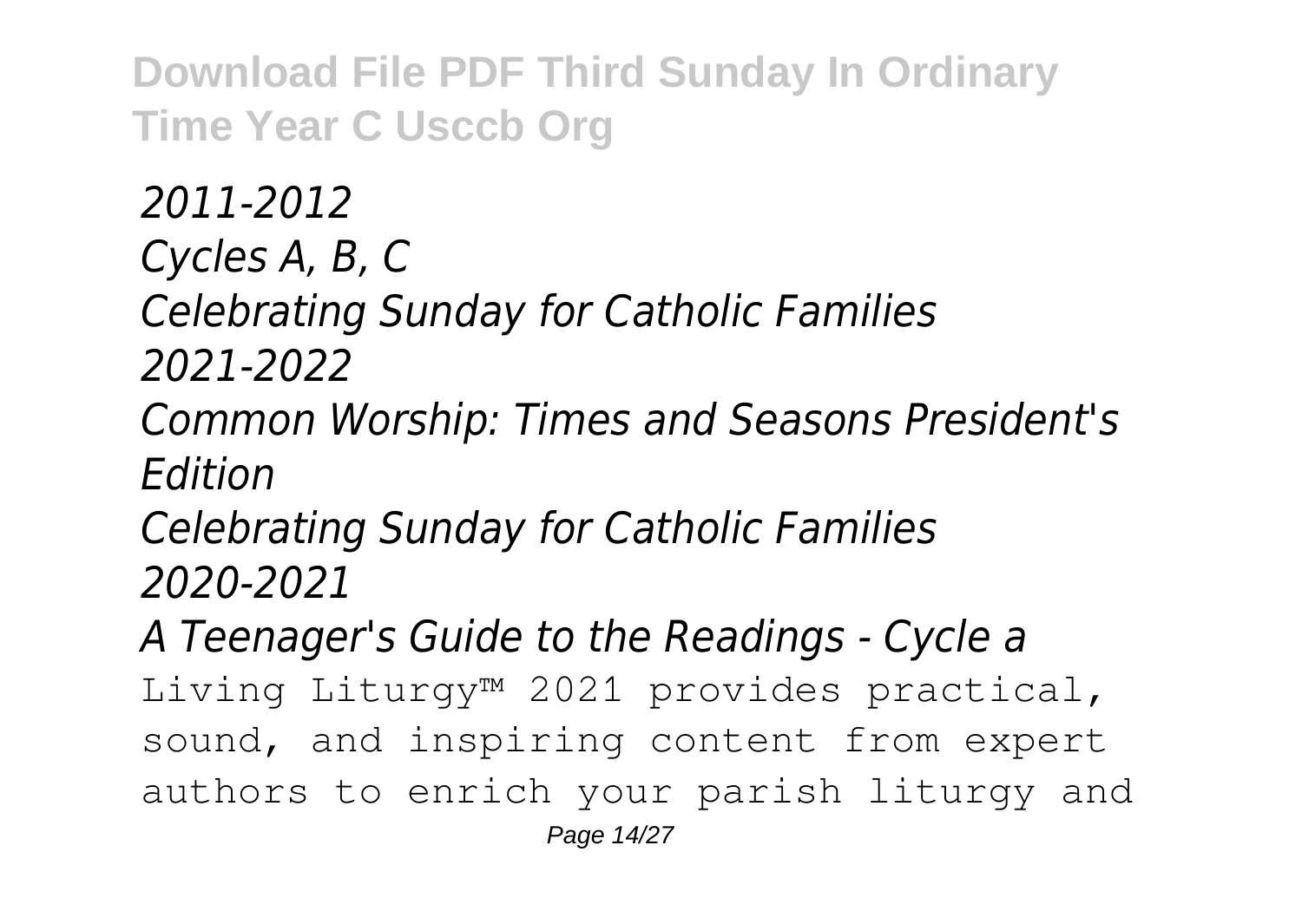ministry. This best-selling annual resource is ideal for parish ministers, liturgists, pastors, planning committees, and RCIA programs. A unique and robust formation program, Living Liturgy™ offers the readings, plus insightful reflections and contextual background information for Sundays, Solemnities, and additional feasts of liturgical and national importance. A fresh resource each liturgical year, Living Liturgy™ gives your team the spiritual preparation they need to serve in their ministries, Page 15/27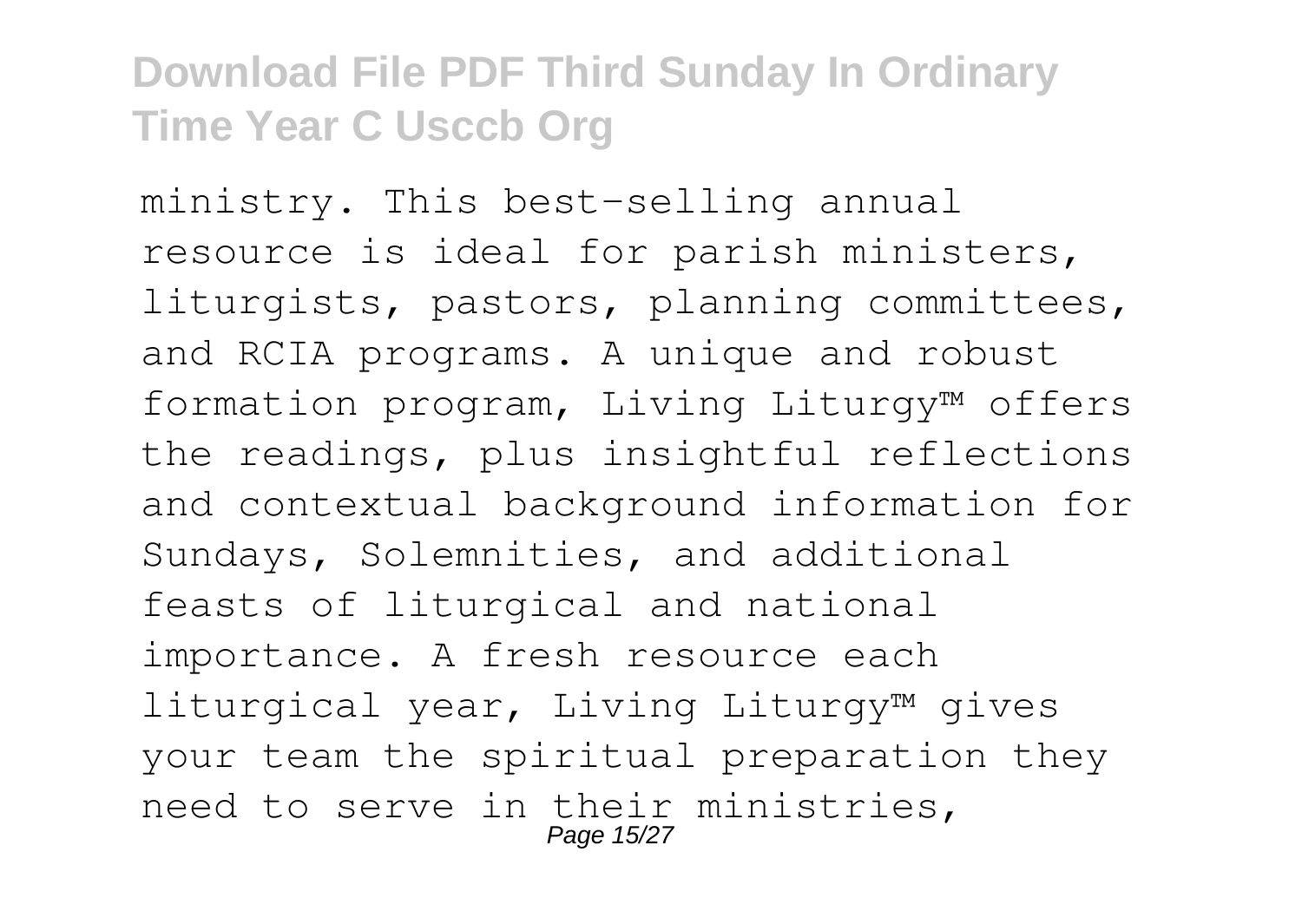integrating daily living, prayer, and study in an inviting and easy-to-use format. Engaging new art by Ruberval Monteiro da Silva, OSB, complements the text and invites further reflection on the Gospel of the day. This indispensable guide deepens a liturgical spirituality and strengthens the worship experience for the whole parish.

Reproducible images for the Sundays, feasts and seasons of the church's year. In The Word on the Street, John Martens brings the Bible to where people live: in Page 16/2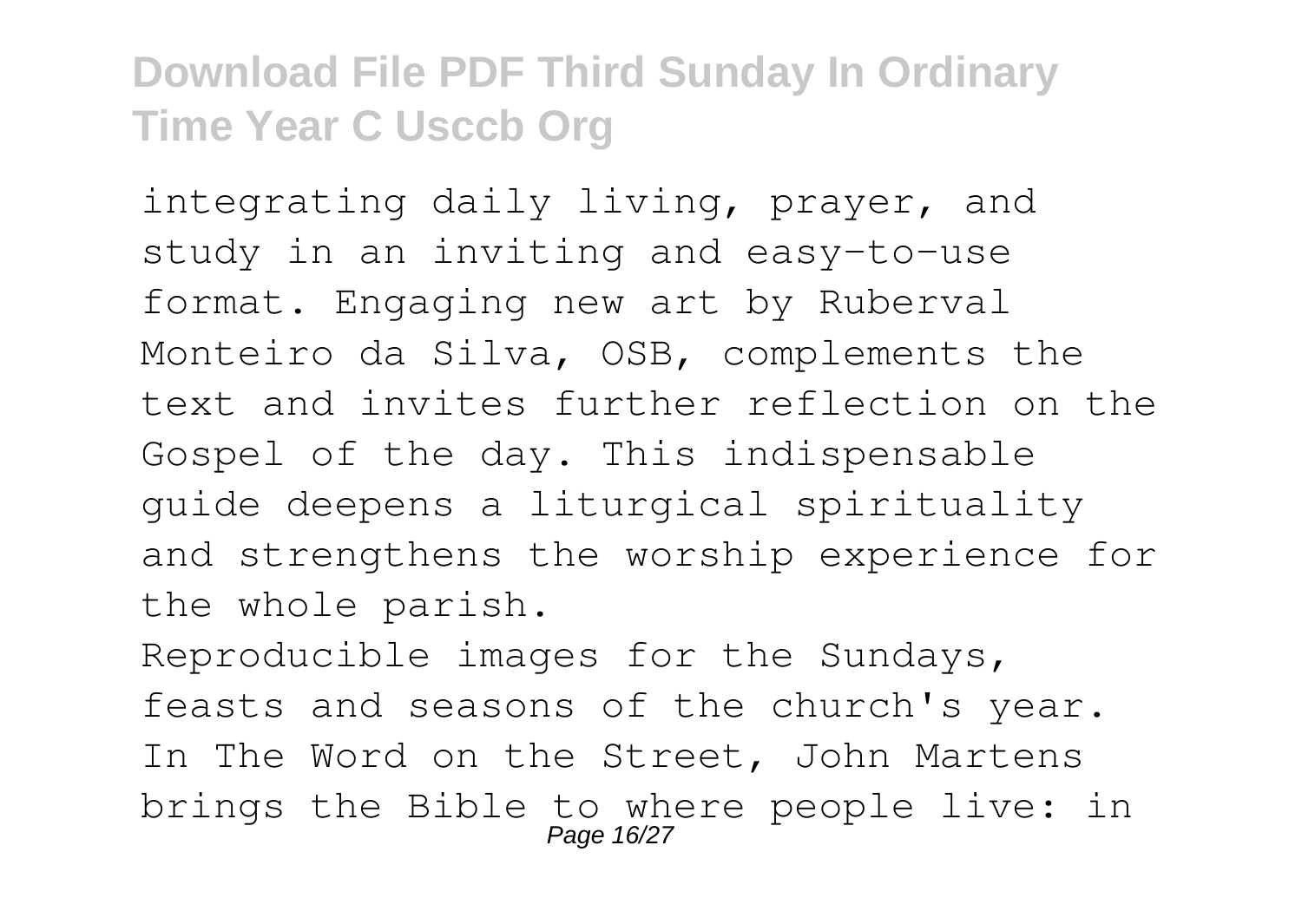the church, at home, at work, and in the broader world. This Lectionary commentary for every Sunday of the liturgical year will help readers understand the Bible in light of their daily lives, experiences, and challenges, and help Sunday Mass preachers find new ways to articulate God's work in the world. John Martens is known for his contributions to The Word, a popular column in America magazine. The Word on the Street, Year B is the second book in a three-volume series that presents scriptural, liturgical, and Page 17/27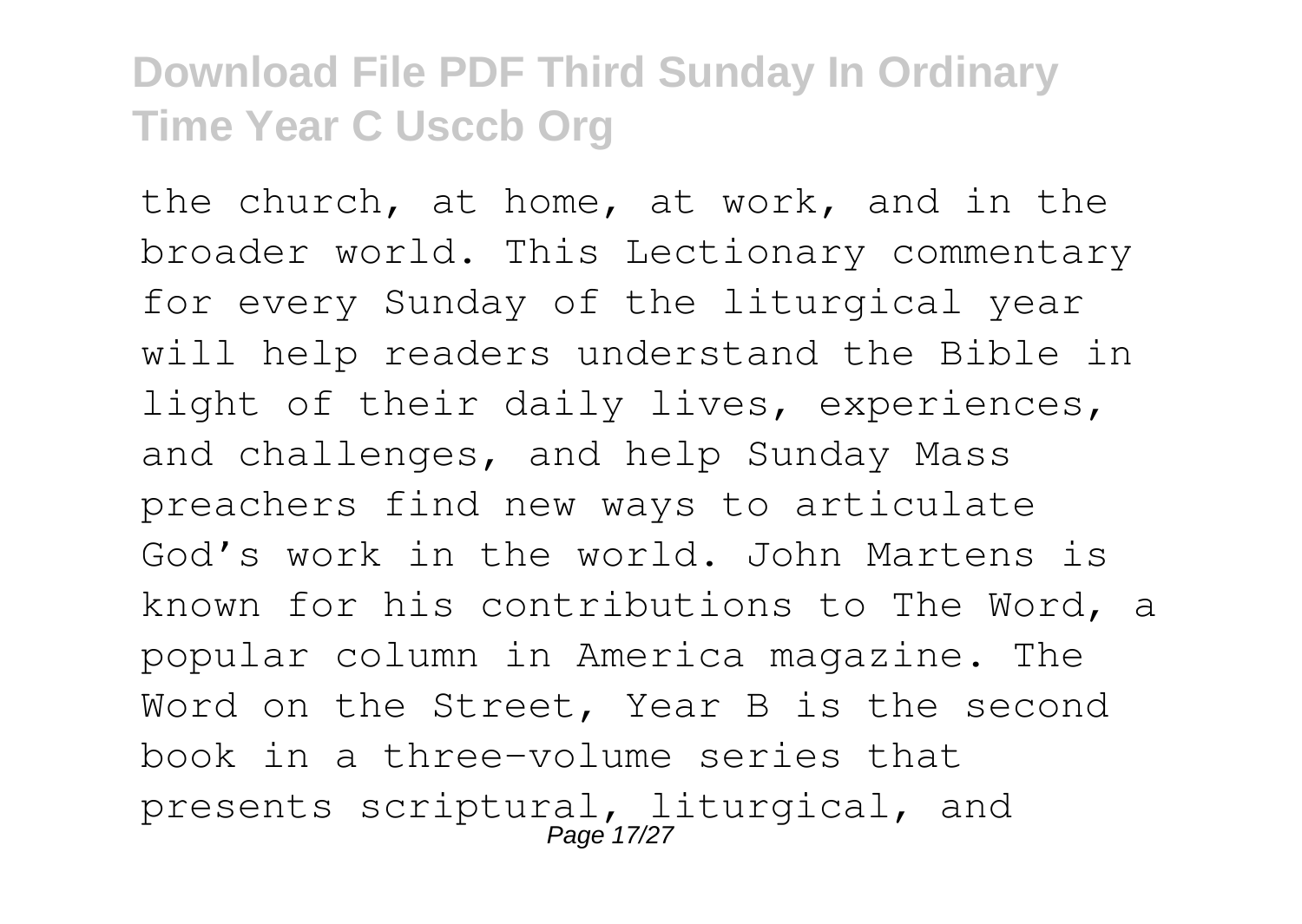```
preaching commentary for Sundays
throughout the year.
Welcome the Word
Commentary on the Sunday Lectionary, Years
A, B, and C
Exploring the Sunday Lectionary
Clip Art for Year A
Clip Art for Year B
```
?This paperback volume contains all the contemporary language Collects and the prayers to be said after Communion, for every Sunday and every major and lesser festival in

Page 18/27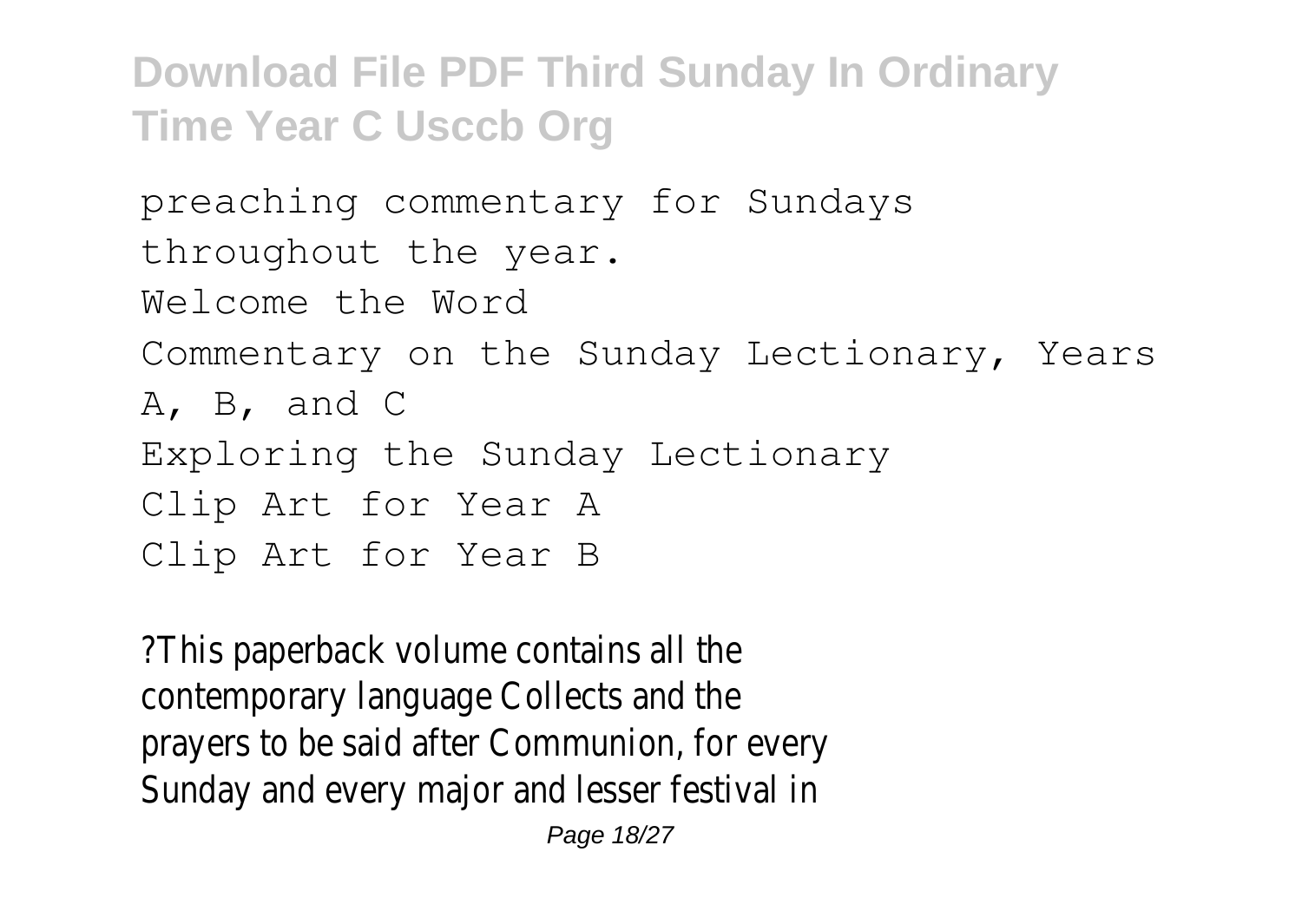the year. It provides both the original collects from the Common Worship Main Volume and the Additional Collects on the same page for convenience and ease of use. Geoff Wood's reflections on the Sunday reading make visible scripture's perennial applicability to human experience. Through reference to Western literature as well as his life experiences, he engages our imagination and helps us to see the wisdom of the biblical word shine forth. Workbook for Lectors, Gospel Readers, and Proclaimers of the Word® provides the continuing instruction, advice, and support Page 19/27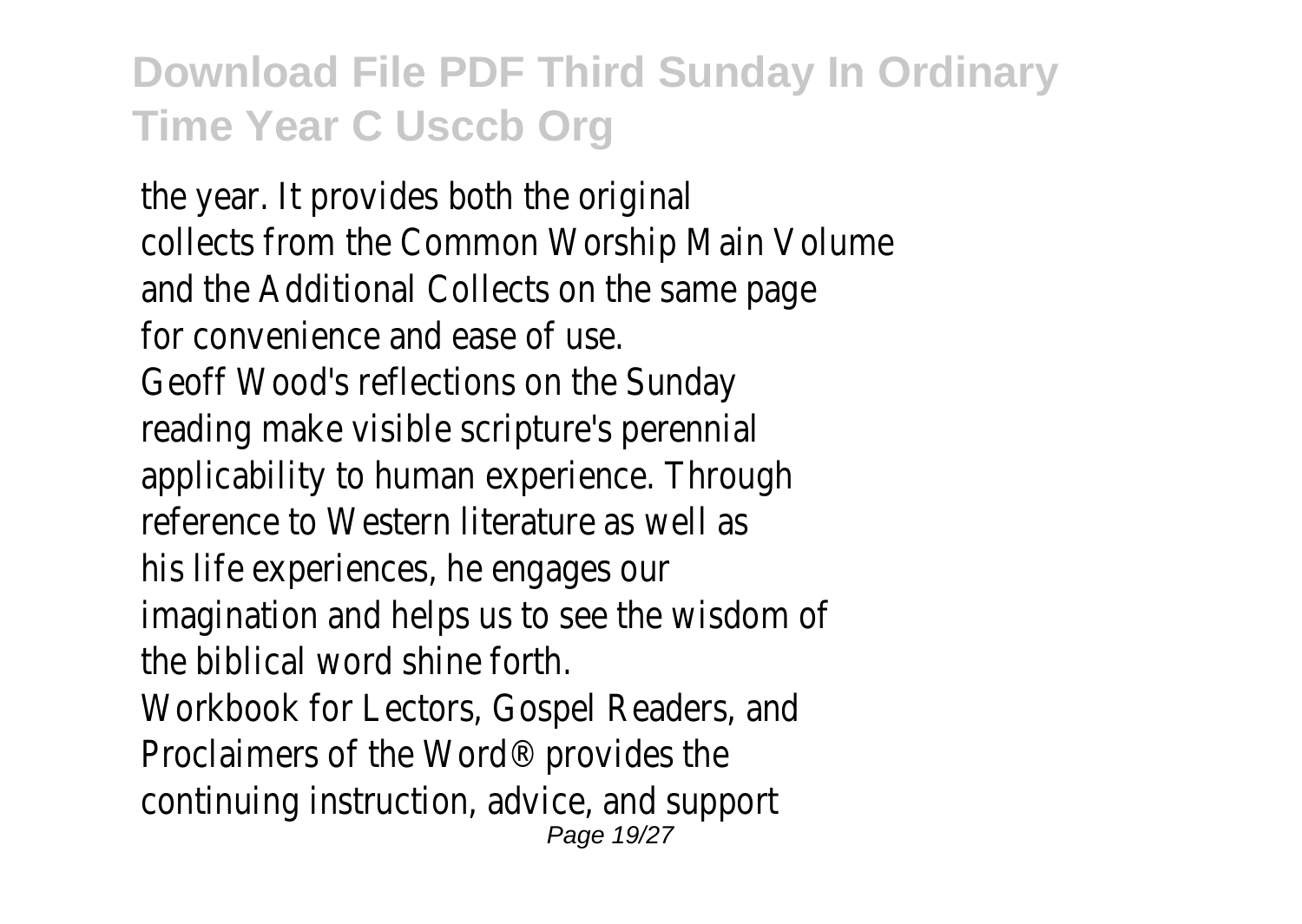that readers need. It assists them in preparing their assigned reading on specific occasions, and when they read the resource every week as a way of reflecting on and learning about the Scriptures, it strengthens their proclamation skills and deepens their spiritual lives. This resource contains the readings in large print for practice (with suggestions for emphasis in bold), commentaries that give background and explain the meaning of the reading, margin notes with pronunciation help and tips for proclamation, and the Responsorial Psalms for meditation and context. Workbook's introduction offers Page 20/27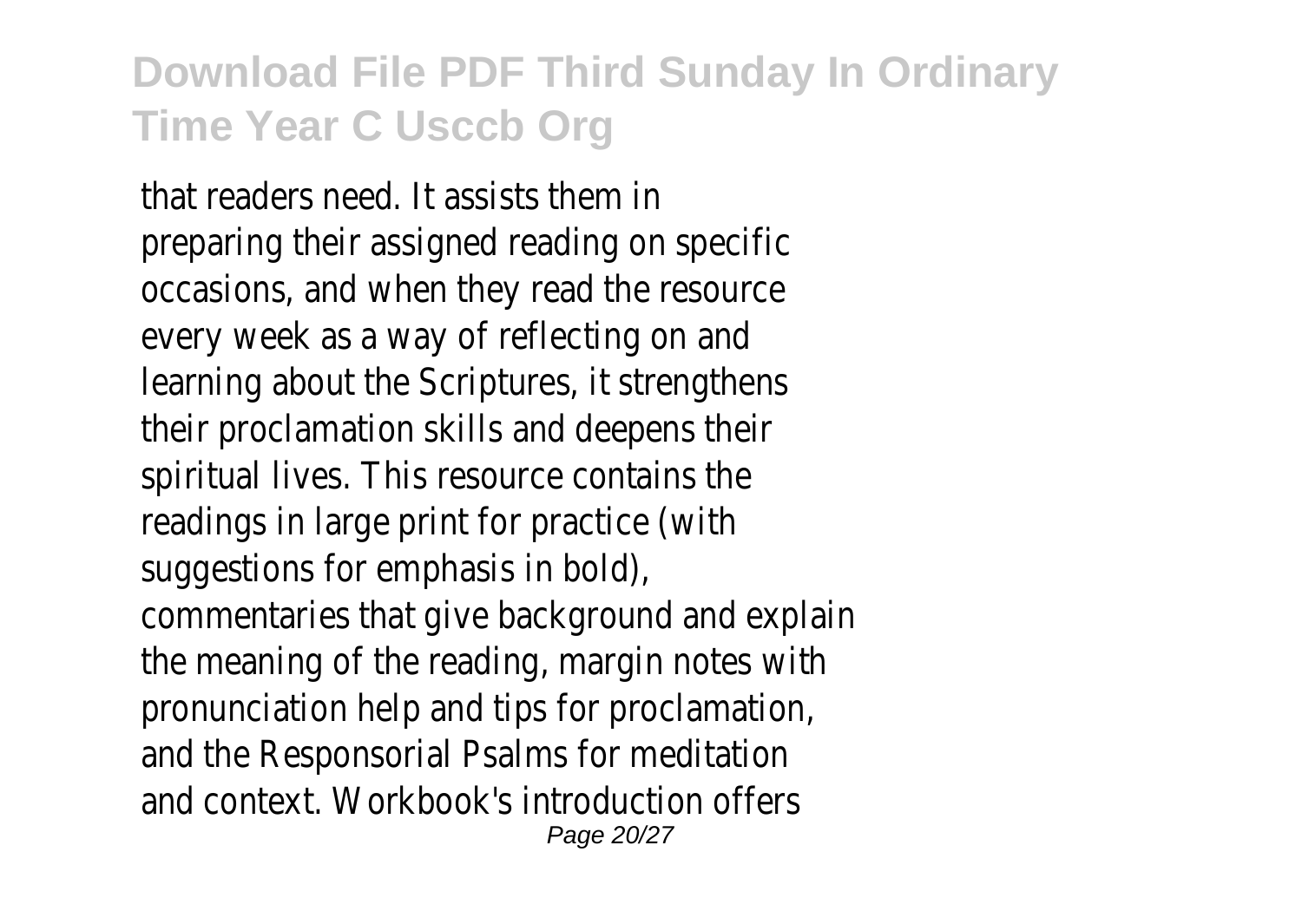an orientation to this ministry of the Word and an overview of proclamation skills. Gospel Connections for Teens The First Reading and the Responsorial Psalm : Sunday by Sunday Living the Lectionary: Year B Celebrating the Lectionary for Primary Grades 2011-2012 Spirituality, Celebration, and Catechesis for Sundays and Solemnities Year B (2021) Sunday Lectionary Reflections Simple and approachable, this book is designed to guide event the busiest families to integrate the Sunday Gospel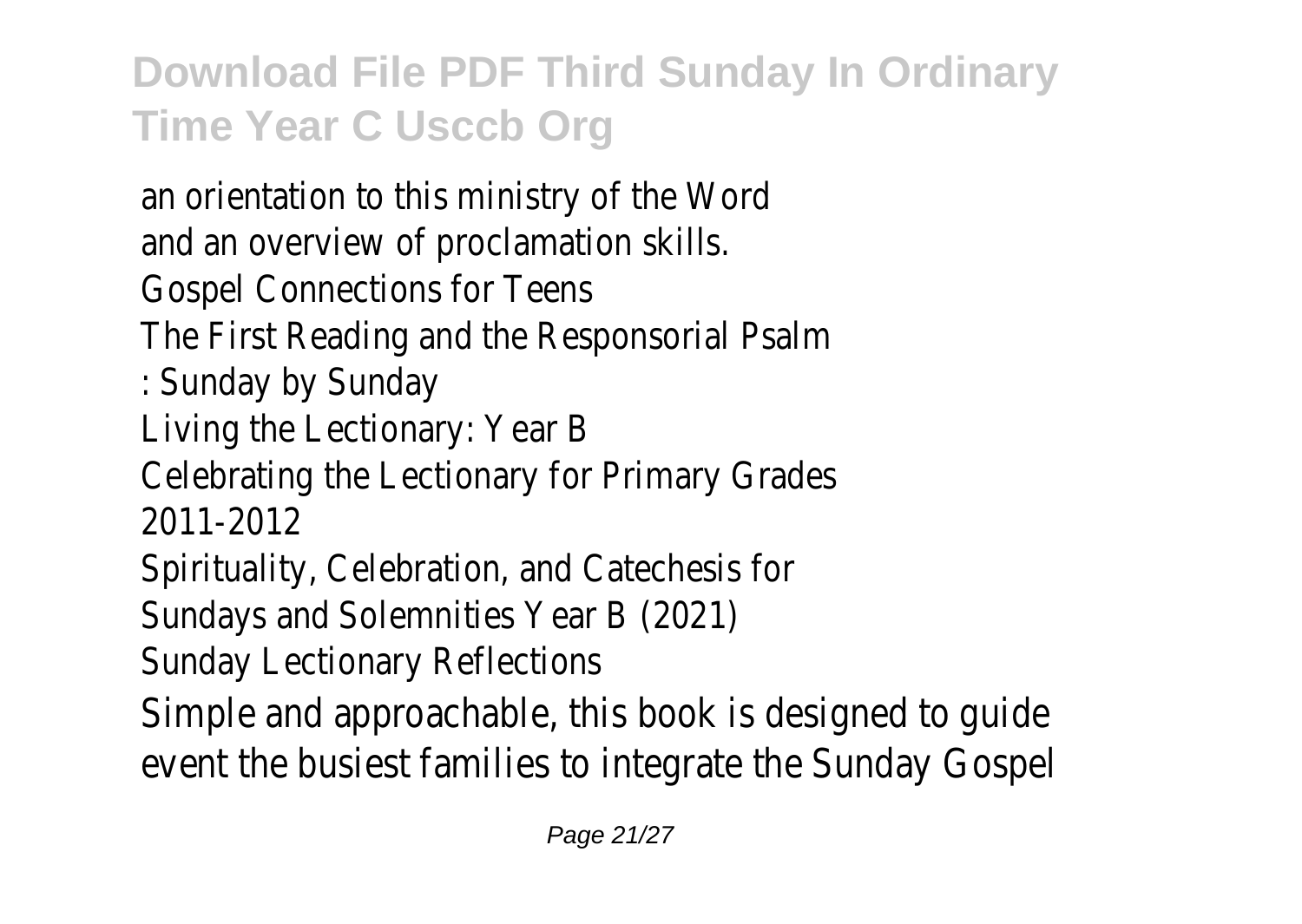into their daily lives through reflection, conversation, and family activities.

A commentary in seven volumes: 1. Advent, Christmas, Epiphany 2. Lent 3. Easter and the Easter Season 4. Ordinary Time, Year A 5. Ordinary Time, Year B 6. Ordinary Time, Year C 7. Solemnities and Feasts Geoff Wood's reflections on the Sunday readings make visible scripture's perennial applicability to human experience. Through reference to Western literature as well as his life experiences, he engages our imagination and helps us to see the wisdom of the biblical word shine forth.

Reproducible Lectionary-Based Reflections on Sunday<br>Page 22/27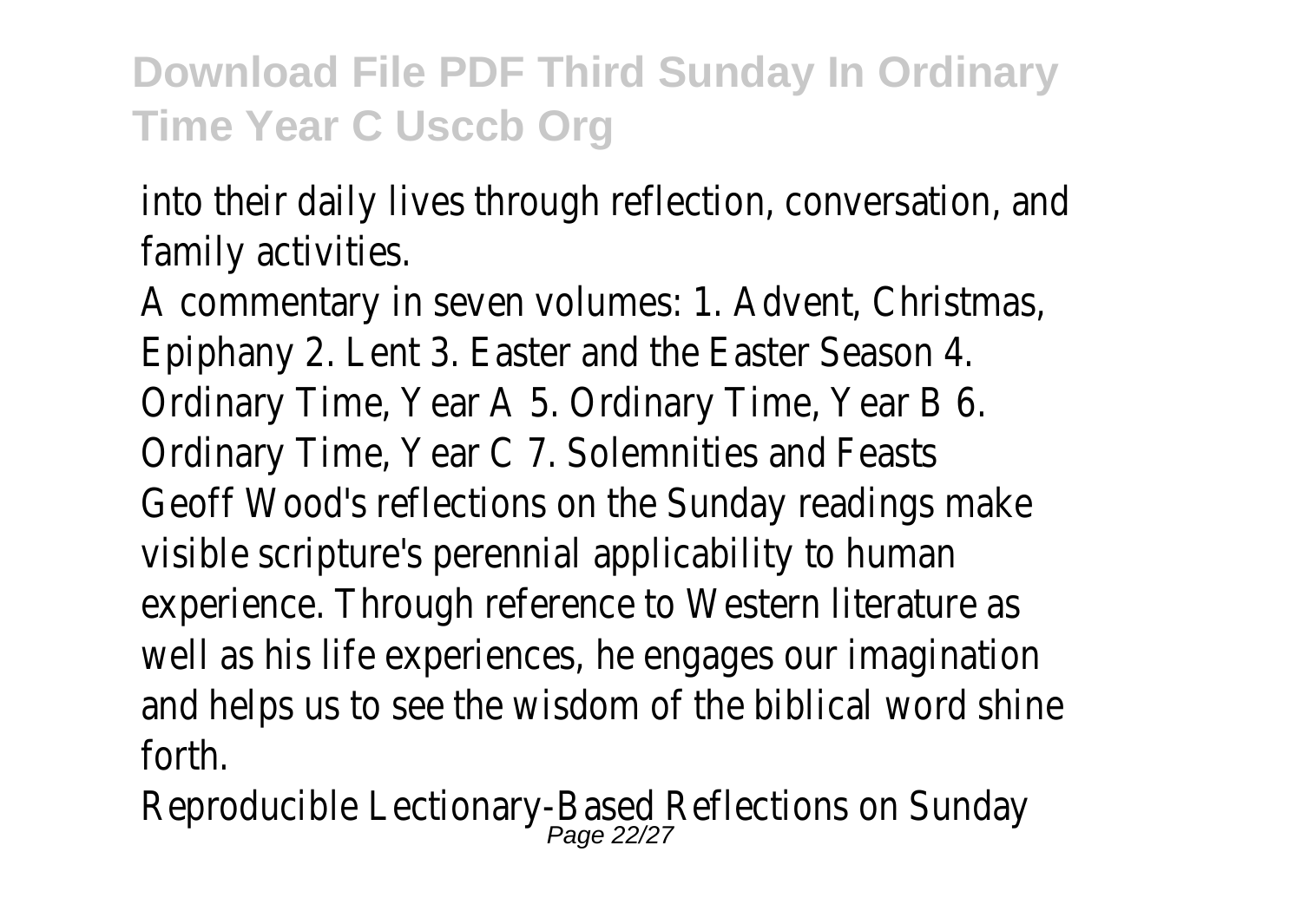**Scriptures** Seasons of Grace Where Two Or Three Are Gathered The Word We Celebrate Celebrating the Lectionary for Preschool/Kindergarten 2011-2012 Celebrating the Lectionary for Junior High 2010-2011 This handsomely bound collection of Prayers of the Faithful was gathered from the pages of Liturgical Prayer magazine. They include prayers for each Sunday of the three year cycle, holy days, selected solemnities and feasts, and rituals such as baptism and marriage. The authors of these prayers include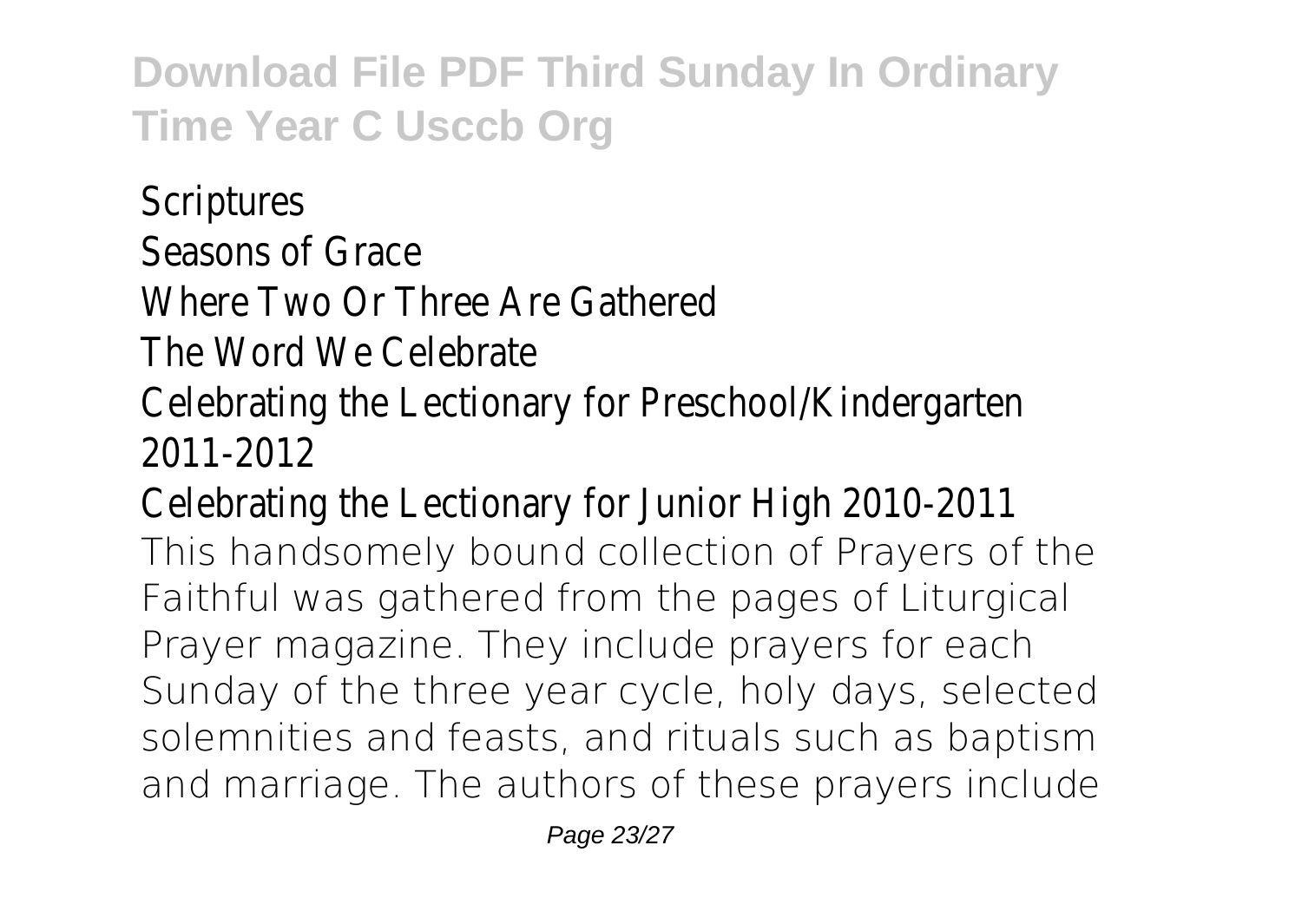such respected liturgists as Peter Scagnelli; Sr. Marjorie Moffatt; Peter Fink, S.J.; Linda Schmid; William Skudlarek, O.S.B.; and Robert W. Hovda. Accompaniments for 25 of the selections from Psallite composed for Liturgical Year A. A CD recording of this collection is also available, as well as collections of selected titles from Year B and Year C . Where Two or Three Are Gathered includes: Now is the Hour Be Patient, Beloved Let the King of Glory Come In Jesus, Mighty Lord, Come Save Us Clothed in Christ, One in Christ Give Us Living Water Give Thanks to the Lord, Alleluia At Your Word Our Hearts Are Burning I Am the Way: Follow Me Here I Am Light of the World In God Alone Is My Soul at Rest Keep These Words in Your Page 24/27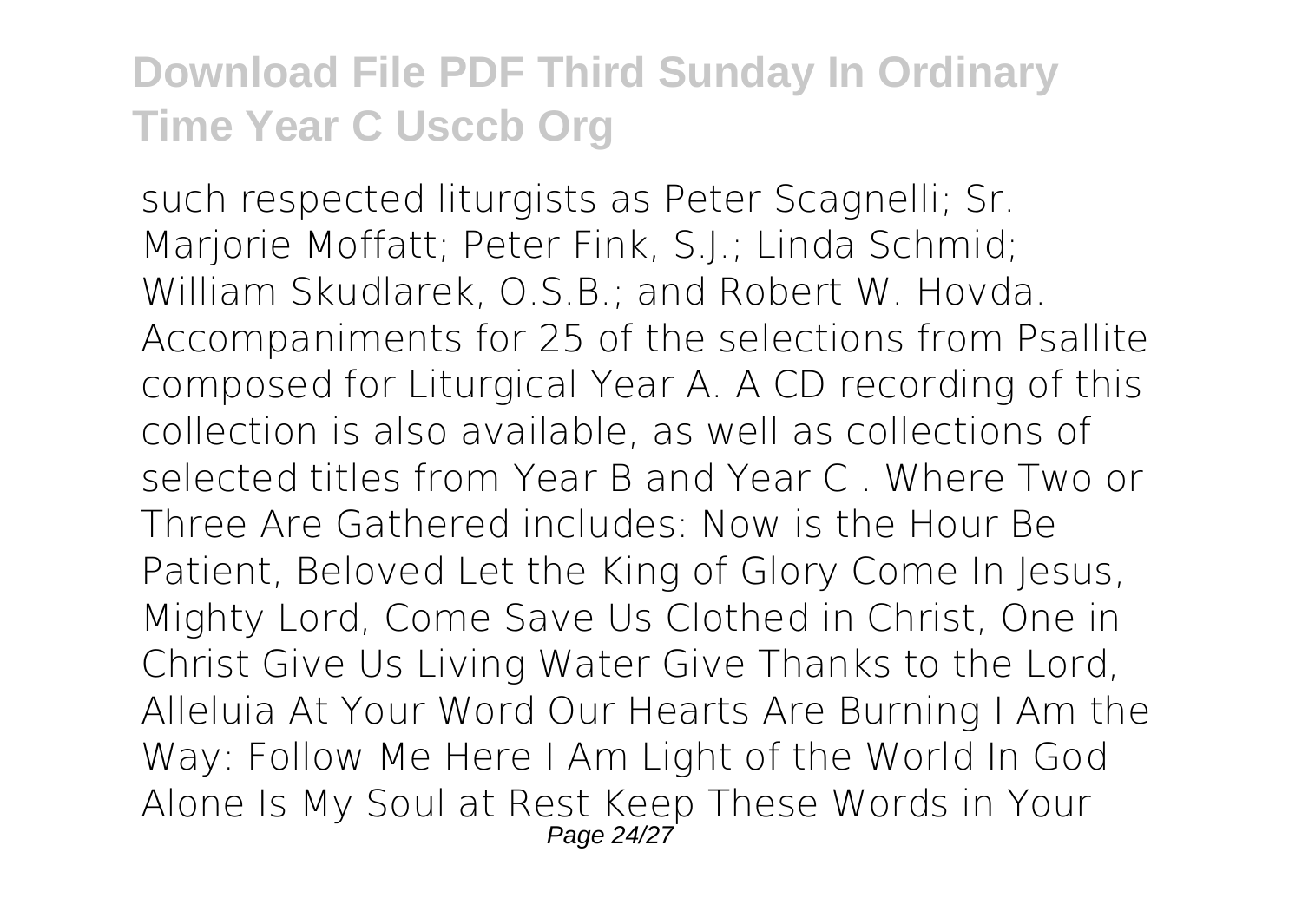Heart and Soul Love Is My Desire The Mercy of God Is for All Everlasting Is Your Love All Things Are from the Lord Where Two or Three Are Gathered Lord, You Are Close Remember, Lord All That Is True I Shall Dwell in the House of the Lord The Word of God at Work in Us Come, All You Good and Faithful Servants A River Flows The Collegeville Composers Group includes Carol Browning, Catherine Christmas, Cyprian Consiglio, OSB Cam, Paul F. Ford, PhD, and Paul Inwood.

Catholic Press Association Award Winner! The commentaries on the Lectionary readings in Hearing the Word of God are an attempt not only to hear the Word of God in Scripture but also to suggest ways Page 25/27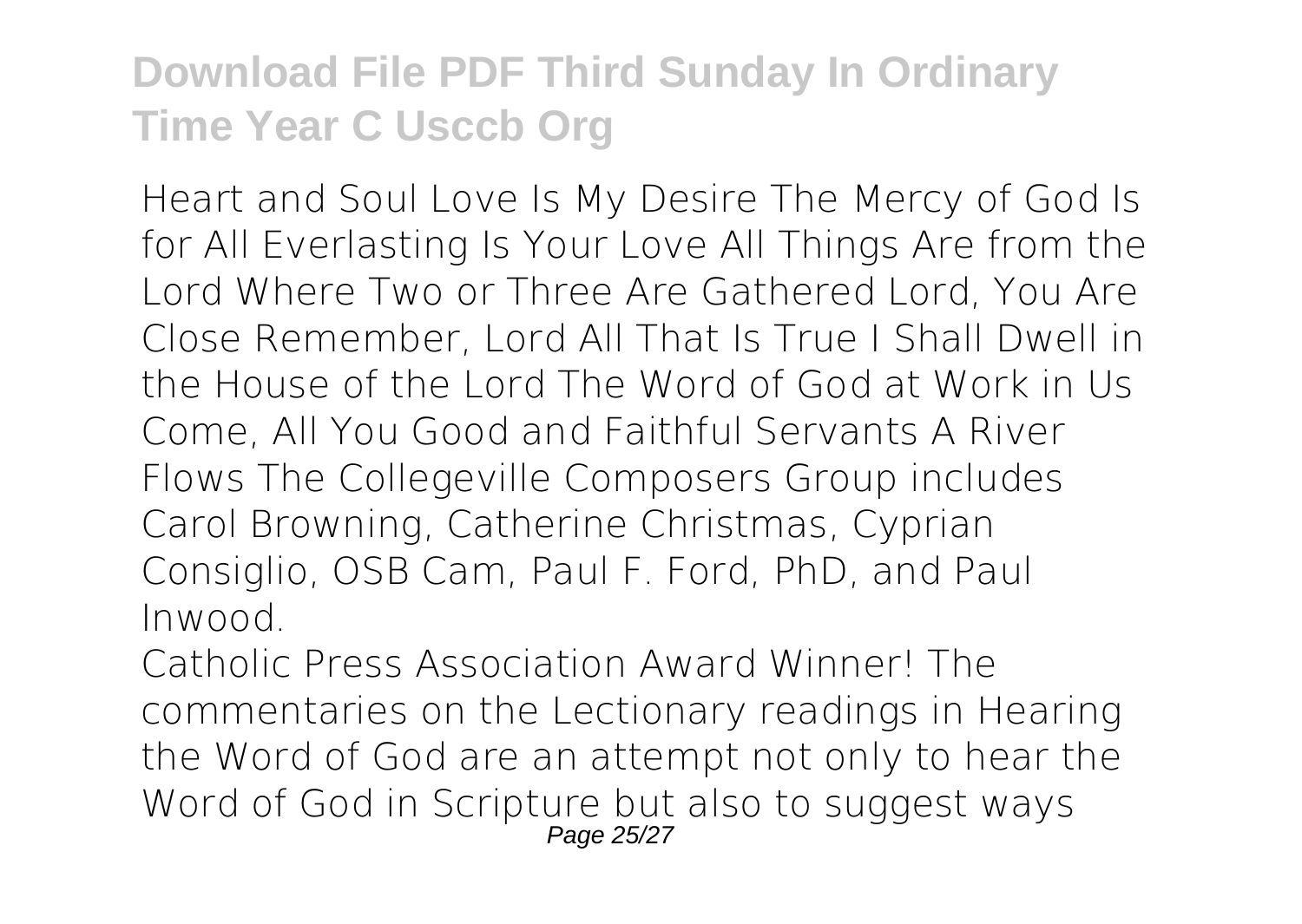that the Sunday readings might continue to nurture faith and life. Inevitably, they reflect the time in which they were first written - as a popular weekly column in America from November 2000 to Advent 2001. Hearing the Word of God includes Scripture readings for the Sunday, followed by a reflection on the reading, and concludes with Praying with Scripture, a series of questions and meditations to guide readers in making a personal application of the reflection. John R. Donahue, SJ, PhD, is the Raymond E. Brown Distinguished Professor of New Testament Studies at St. Mary's Seminary and University, Baltimore. He is the coauthor, with Daniel Harrington, SJ, of the Sacra Pagina commentary on The Gospel of Mark, published Page 26/27